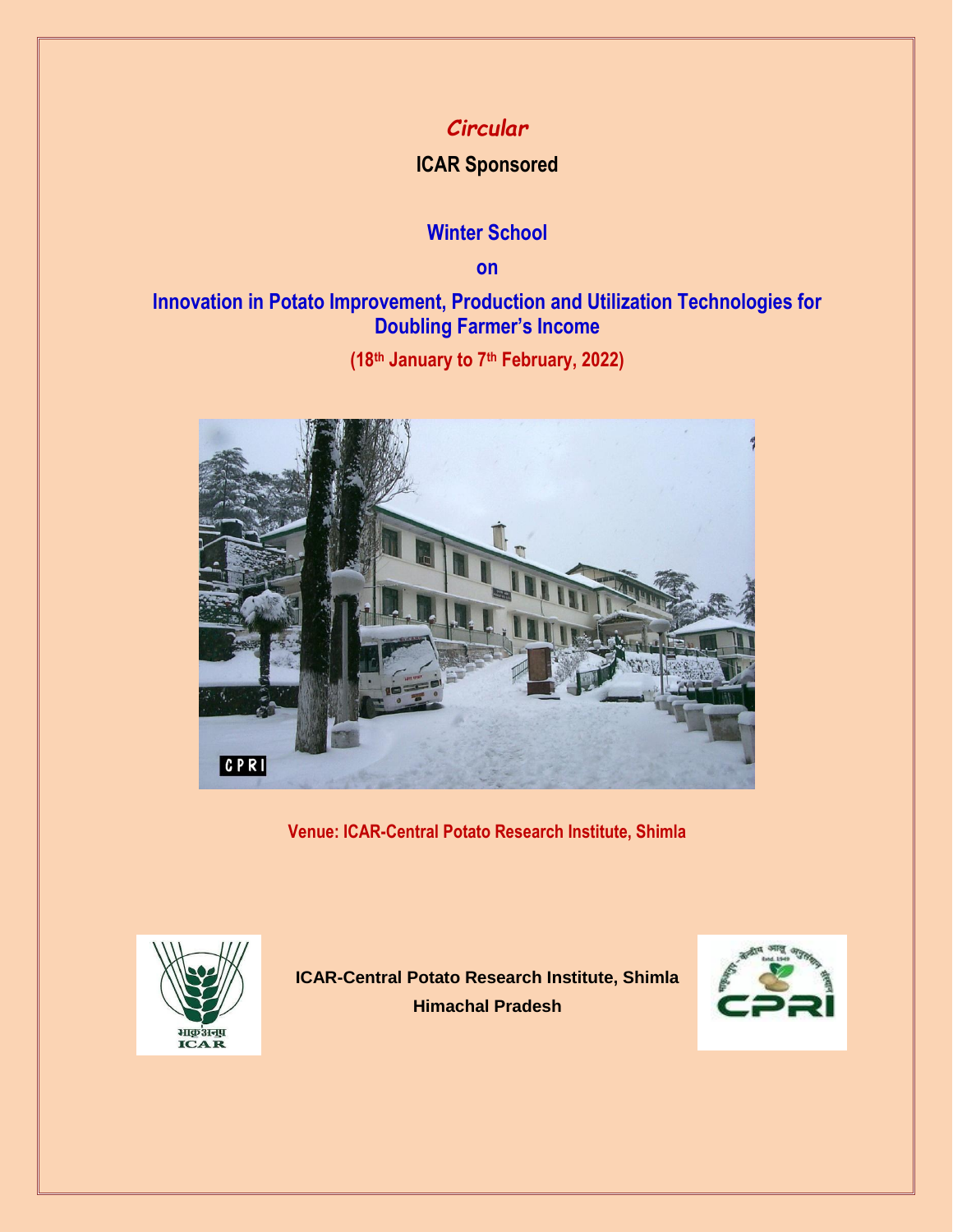## **Innovation in Potato Improvement, Production and Utilization Technologies for Doubling Farmer's Income**

Potato, the third most important non-grained food crop globally reached Indian sub-continent in the beginning of 17th century by Portuguese traders or British missionaries. However, non-adaptive varieties, lack of technical know–how specifically virus menace management in seed potato production led to poor productivity. Since inception of ICAR-Central Potato Research Institute in the year 1949 by Government of India led to harness of the actual potential of this versatile crop. Today potato has a major share in total horticultural production in India and has attained a production of 50.19 MT from an area of 2.17 million ha during 2020. The suitable technologies developed by the institute transformed this temperate crop to sub-tropical leading to more than 90 percent acreage in the Indo-Gangetic plains of country as a Rabi crop. Till now, 65 potato varieties of table and processing sectors have been released at National and state level that occupies nearly 95% of total area under potato cultivation. The state of art production technologies from quality seed production to value addition with sophisticated instrumentation facility and experienced personnel led to transition of potato to wholesome food crop for potato consumer and as potent source of income to the growers.

#### **Objectives**

The training programme will focus on exposure of participants to the recent developments in the field of potato crop improvements for yield, quality, resistance to biotic and abiotic factors, seed production technologies and nutritional aspects. The 21 days programme will comprise lectures and practical sessions by experienced scientists from CPRI and its regional stations. Visits to fields and laboratories have been arranged to expose the participants to the practical applications. Provision has also been made for interim review to assess the progress of the participants through group discussion, quiz, debate, etc. The training specifically aims at developing skilled human resource to take up research challenges in the field of potato improvement that ultimately yield in doubling the income of potato farmers.

#### **Course content**

The course to be covered will include: status of potato research and development in India and across the globe, advances in potato genetic resources conservation strategies, advances in potato varietal developments including marker assisted breeding, genomics, molecular biology, management of biotic and abiotic stresses in potato crop, innovations in seed potato production, new dimensions in potato production technologies, post-harvest management and value addition of potato, and protection of potato varieties in the era of agriculture globalization.

### **Travelling, boarding and lodging facilities**

The lodging, boarding and travel expenses of the selected participants will be born under training programme budget as per ICAR guidelines. Accommodation will be provided at the Institute's guest house. The travel expenses will be restricted to maximum AC-II tier train or bus fare by the shortest route. Participants are required to produce money receipt/tickets in support of their claim. Air travel is not allowed. The reimbursement will be made as per ICAR guidelines. Participants are requested not to bring any family member along with them.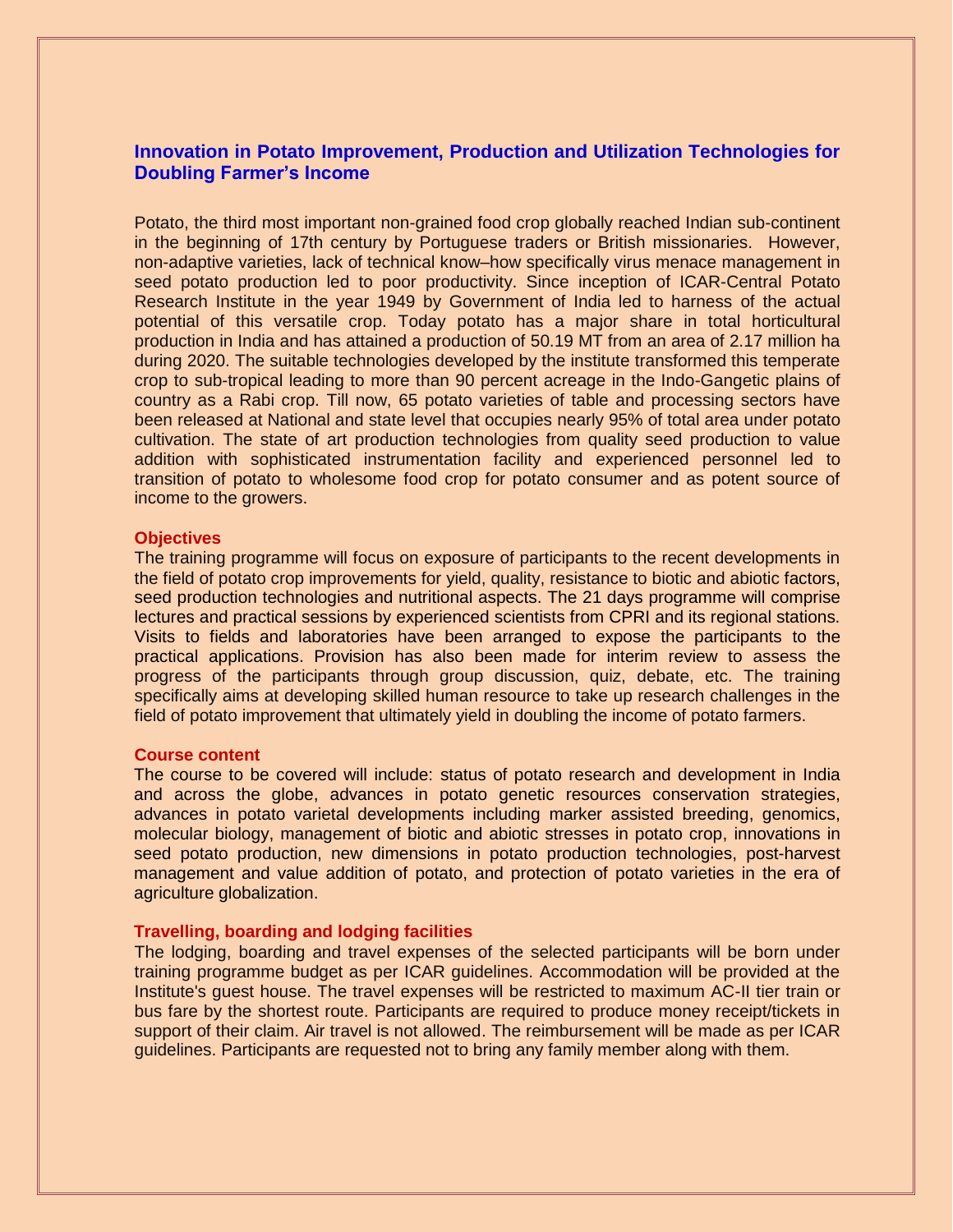#### **Registration Fee**

Only 25 participants will be selected for the Winter School by a screening committee. All selected participants have to pay Rs 50/- through Demand Draft in the favour of Director, CPRI, Shimla as a registration fee.

#### **How to reach**

Shimla is well connected to neighboring places like New Delhi and Chandigarh through national highways. The journey from Delhi to Shimla by road takes approximately 8 hours. ICAR-CPRI is located at Bemloe, Shimla about 5 km from ISBT, Tutikandi-New Bus stand, and about 2-3 km from Shimla railway station/Old bus stand. Taxi can be availed at railway/airport/bus stations to reach ICAR-CPRI, Shimla. Participants are requested to make his/her own arrangement of transport to reach at ICAR- CPRI, Shimla.

#### **Eligibility**

The participants should have at least Master's Degree and working not below the rank of Scientist/Assistant Professor and equivalent in relevant disciplines in SAUs/ICAR Institutes. The participants should be working/ associated in the area of potato/horticultural crops and allied aspects. Maximum intake of participants will be limited to 25 to this Winter School on first come first serve basis.

#### **How to Apply**

Interested candidates should apply online through registering at ICAR-CBP portal (https://cbp.icar.gov.in/) following the guidelines through proper channel (recommended by the competent authority) on or before last date (15 December, 2021). After the candidates are intimated about their selection, they should immediately reply to Course Director with firm acceptance and travel plan. Cancellation at the last moment for casual reasons after acceptance will be regarded as a breach of ethical conduct since it may deprive other eager candidates who could have availed this opportunity.

#### **Important Dates**

Last date of submission of Application 4 December, 2021 **Communication to Participants** 6 December, 2021

**Course Director:** Dr. Jagesh Kumar Tiwari **Course Coordinators:** Dr. Manoj Kumar, Dr. (Ms) Tanuja Buckseth, Dr. NK Pandey **Course Co-coordinators:** Dr. (Ms) Dalamu, Dr. (Ms) Aarti Bairwa

All correspondence may be made to **Course Director:**

**Dr. Jagesh Kumar Tiwari**  Senior Scientist & Course Director Division of Crop Improvement & Seed Technology ICAR-Central Potato Research Institute, Shimla - 171 001, HP Mobile +91-86290-79084; Phone: +91-177-2625181 (ext. 522); Fax: +91-177-2624460 Email: [jageshtiwari@gmail.com;](mailto:jageshtiwari@gmail.com) jagesh.kumar@icar.gov.in